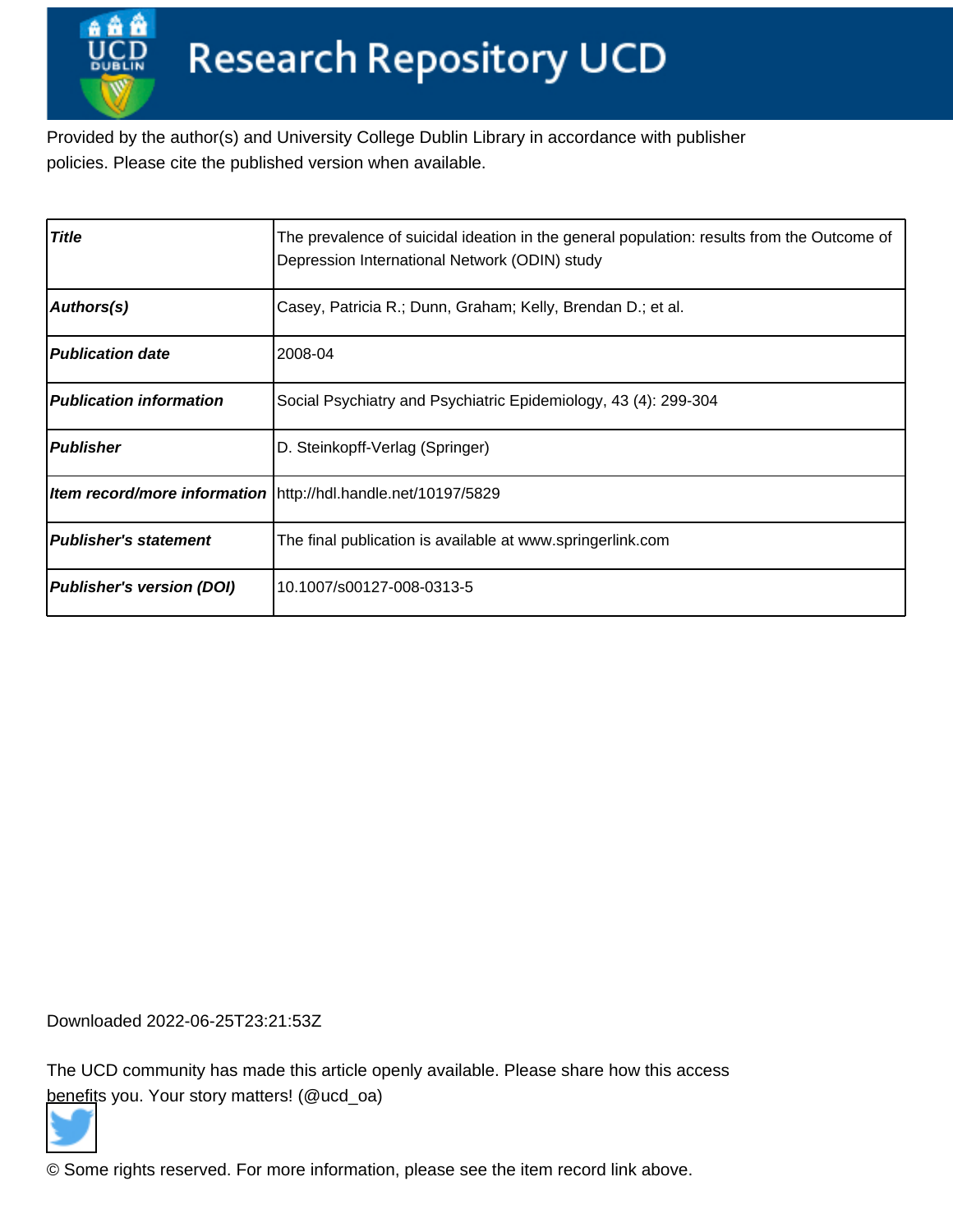# **The prevalence of suicidal ideation in the general population: results from the Outcome of Depression International Network (ODIN) study.**

### **Patricia Casey [a,](http://www.sciencedirect.com/science?_ob=ArticleURL&_aset=V-WA-A-W-WE-MsSWYVW-UUW-U-AACZUYCUZB-AACBZZCYZB-AZBZUYBE-WE-U&_rdoc=2&_fmt=full&_udi=B6T2X-4JD0GWR-1&_coverDate=06%2F30%2F2006&_cdi=4930&_orig=search&_st=13&_sort=d&view=c&_acct=C000050221&_version=1&_urlVersion=0&_userid=10&md5=4e845a03f4b8706ab850db1560d247dc#aff1#aff1) 1 , Graham Dunn<sup>b</sup> [,](http://www.sciencedirect.com/science?_ob=ArticleURL&_aset=V-WA-A-W-WE-MsSWYVW-UUW-U-AACZUYCUZB-AACBZZCYZB-AZBZUYBE-WE-U&_rdoc=2&_fmt=full&_udi=B6T2X-4JD0GWR-1&_coverDate=06%2F30%2F2006&_cdi=4930&_orig=search&_st=13&_sort=d&view=c&_acct=C000050221&_version=1&_urlVersion=0&_userid=10&md5=4e845a03f4b8706ab850db1560d247dc#aff2#aff2) Brendan D Kelly<sup>a</sup> , Ville Lehtinen<sup>c</sup> , Odd S. Dalgard<sup>d</sup> , Christopher Dowrick<sup>e</sup> and Jose Luis Ayuso-Mateos<sup>f</sup> ,**

<sup>a</sup>Department of Psychiatry, Mater Misericordiae University Hospital, Eccles St., Dublin 7, Ireland <sup>b</sup> Biostatistics, Informatics and Health Economics Research Group School of Community Based Medicine, University of Manchester, England, UK. c STAKES Mental Health Research Group, Turku, Finland <sup>d</sup>National Institute of Public Health, Postbox 4404 Nydalen, Oslo, Norway <sup>e</sup>Division of Primary Care, University of Liverpool, England, United Kingdom <sup>f</sup> Department of Psychiatry, Hospital Universitario de la Princesa, Universidad Autónoma de Madrid, Spain

<sup>1</sup>Corresponding author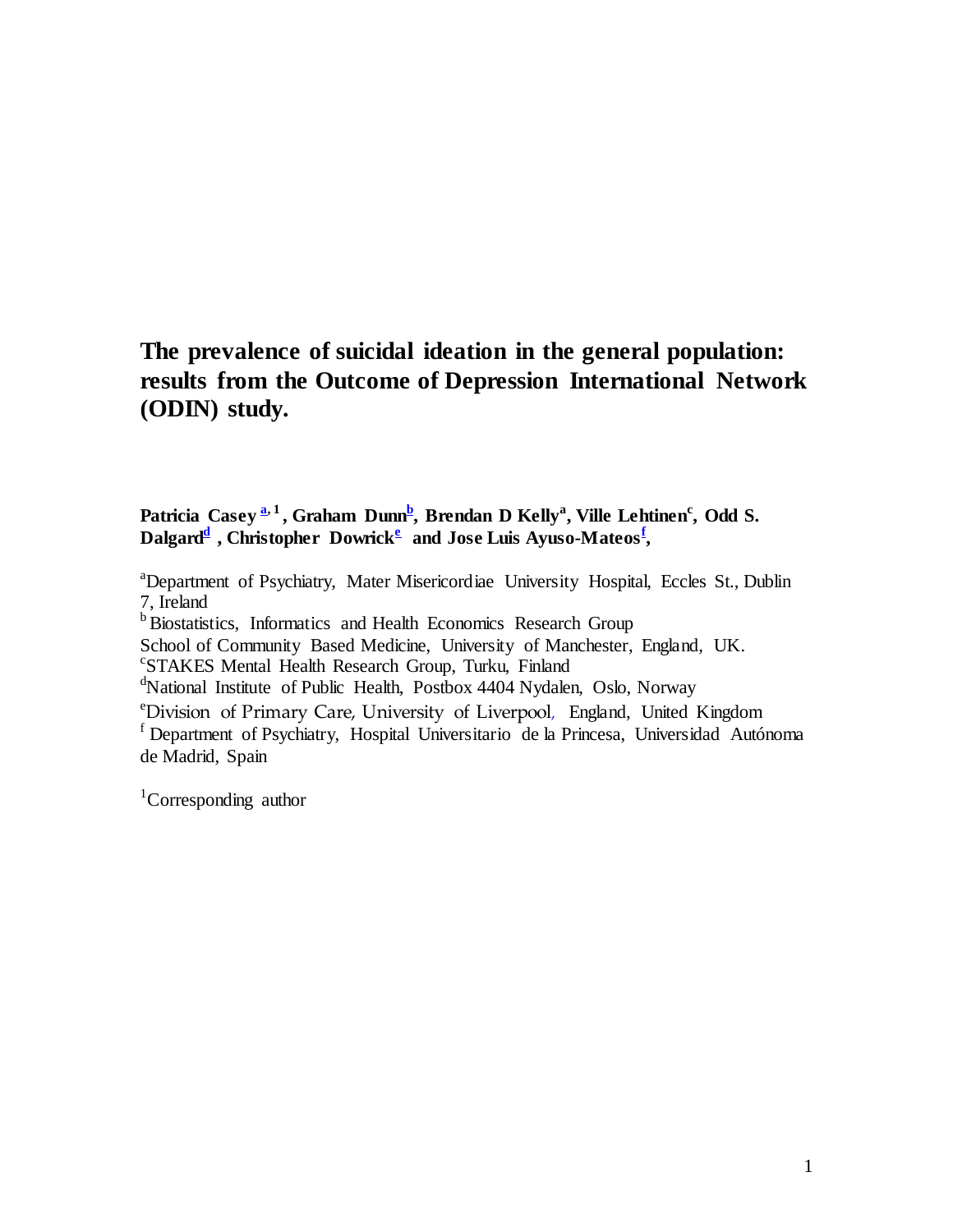# **Abstract**

**Background:** Suicidal ideation is believed to be part of a constellation of suicidal behaviours that culminates in suicide. There is little information on the cross-national prevalence of all suicidal ideation or of serious suicidal ideation in spite of its likely public health importance.

**Methods:** A two-stage screening approach of over 12,000 adults from the general population were evaluated by face to face interview to identify those meeting ICD-10 criteria for depressive disorders at 8 sites in 5 European countries. This study is a crosssectional analysis of item 9 (suicidal ideation) of the Beck depression inventory from the total screened sample.

**Results:** The standardised period prevalence for all suicidal ideation varied from 1.1 to 19.8% while for serious suicidal ideation there was much less variation. Examining the inter-relationships between all suicide ideation, serious suicide ideation, depressive disorders and suicide failed to support a seamless transition from suicide ideation through depression and serious ideation to suicide.

**Conclusions:** Strategies to prevent suicide should be tailored to take account of site specific differences in its aetiology and understanding the path from suicidal ideation through depression to suicide is crucial to this.

**Key words:** Prevalence, suicidal ideation, general population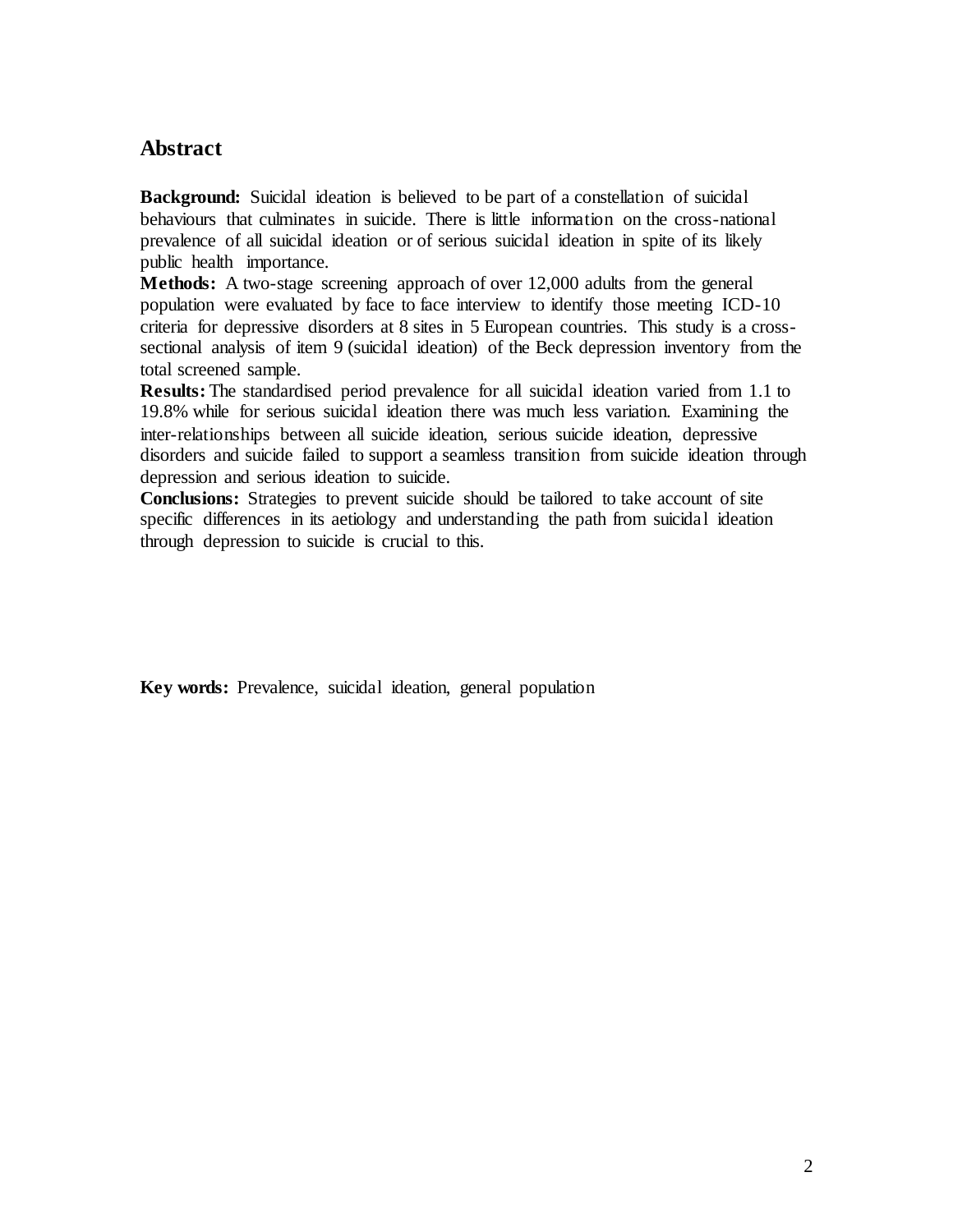# **Background**

The epidemiology of suicidal ideation in the general population is a neglected area in spite of its potential public health importance. At its most serious, suicidal ideation may be associated with suicidal plans and acts [1] since it is believed to represent the early stage of a continuum that begins with low mood and moves to passive death wishes, suicidal thoughts, plans and finally acts of self harm or suicide. Self-inflicted injuries were responsible for 1.3% of all Disability Adjusted Life Years (DALYs) according to Global Burden of Disease 2000 [2] while suicide is among the top three causes of death in the population aged 15-34 years and in this age range it ranks as the first or second cause of death for both the sexes. This represents a massive loss to society of young persons in their productive years of life. Data on suicide attempts are only available from a few countries; they indicate that the number of suicide attempts may be up to 20 times higher than the number of completed suicides [3].

Studies examining the one-year prevalence of suicidal ideation have found rates that vary from 8 to 15% [4,5,6]. Not surprisingly much lower figures and narrower ranges are reported for recent or 2-week period prevalence, ranging from 0.8% [7] through 5.3%- 8.6% [8,9] while lifetime rates are higher and vary between 2.09 and 25.4% [10,11] depending on the study and on the countries investigated.

Inter country comparisons of prevalence are even more difficult to make, not just because of differences in the times frames but due to the variety of definitions of suicidal ideation in use and lack of standardisation between the study populations. In addition most of the studies, with one exception [11], have regarded suicidal ideation as a unitary phenomenon rather than on a continuum from fleeting ideas of self harm to a definite wish to die.

Only two cross-national study has been identified that would allow meaningful inter country comparisons and these showed a wide life-time variation, ranging from a prevalence of 2.09% in Beiruit to over 18% in Christchurch, New Zealand [10] with the variation being only partly explained by variation in rates of psychiatric disorder. Another study [11] also identified a wide range in the life-time prevalence of suicidal thoughts between 2.6 and 25.4% and plans between 1.5 and 15.6%.

The precise explanation for variations in all aspects of suicide behaviour must always be considered in the local context. There is a pressing need for epidemiological surveillance and appropriate local research to contribute to a better understanding of this major public health problem and improve the possibilities of prevention. The present analysis was carried out so as to redress some of the deficiencies outlined above and facilitate intercountry comparisons, as well as expanding the scarce literature on serious suicidal ideation.

The aim of the present study was to quantify the prevalence of all suicidal ideation and of serious suicidal ideation in the general population of 8 sites in Europe. Furthermore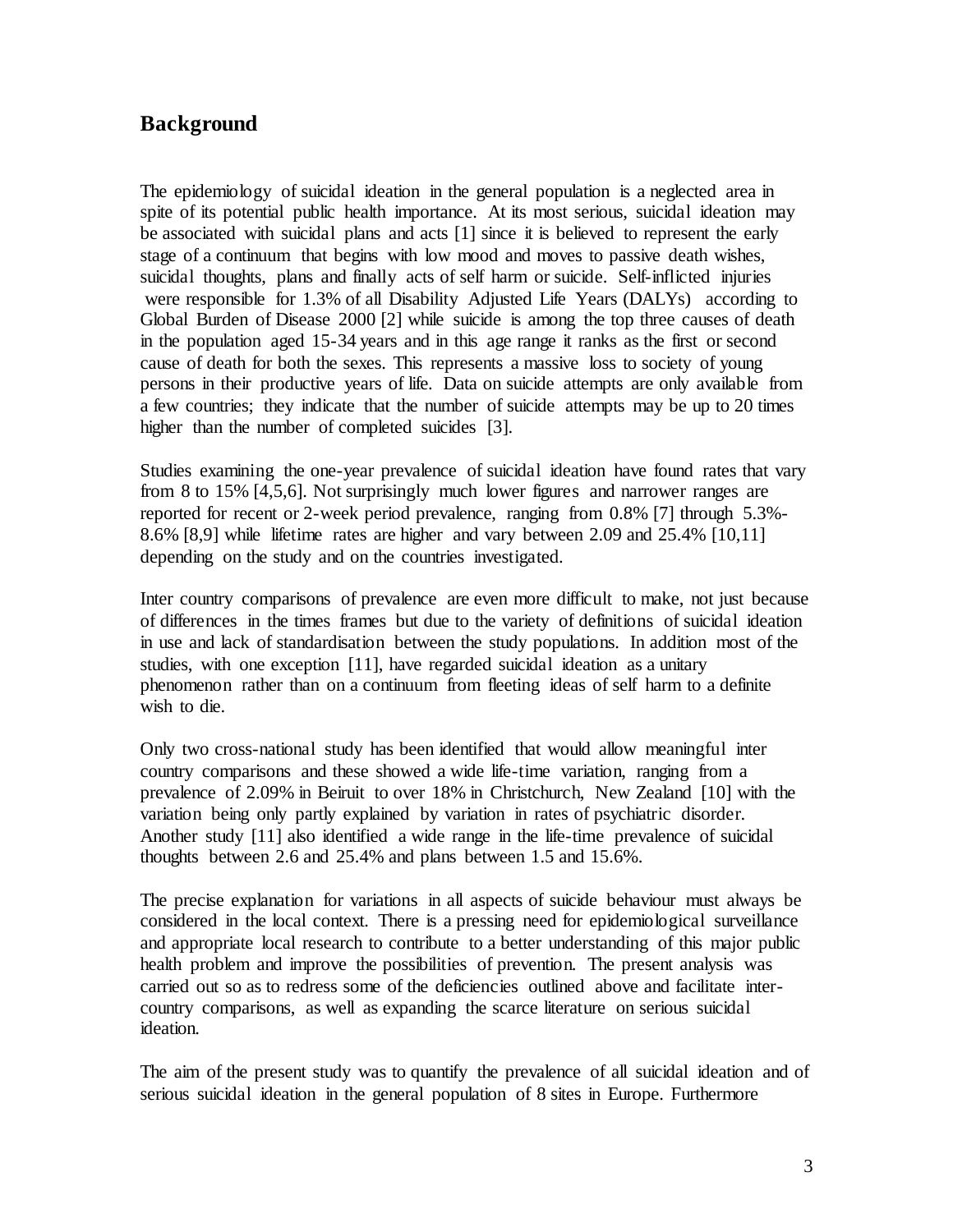identification of risk factors for suicidal ideation was also part of the overall aim and this aspect of the analysis has been reported elsewhere [12].

We hypothesised that there would be variation between the participating sites in the prevalence of all suicidal ideation and of serious suicidal ideation. It was also postulated that the prevalence of suicidal ideation would mirror that of depressive disorders in the general population..

# **Methods**

*Sites*: The present cross-sectional study forms part of a large investigation involving five countries in Europe: the Outcome of Depression International Network (ODIN). Details of the methods are provided elsewhere [13].The broad aim of the ODIN study was to examine the prevalence of depressive disorders, to identify risk factors and to compare psychological interventions with treatment as usual by re-interviewing subjects at 6 and 12 months after the index evaluation.

The participating countries and sites in this study were Britain (rural- Clwyd), Ireland (urban -Dublin and rural – County Laois), Spain (urban - Santander), Norway (urban - Oslo and rural - Rakkestad) and Finland (urban – Turku and rural - Koski-Marttila-Tarvasjoki).

*Screening and risk factors:* Adults aged between 18 and 64 were selected from the general population and screened for possible cases of depressive disorder (adjustment disorder, single and recurrent depressive episode, bipolar and persistent affective disorder) using the Beck Depression Inventory (BDI) [14].

The present study consists of an analysis of item 9 of the BDI in the screened sample. Variables that were associated with suicidal ideation include those items measured during the screening phase i.e. demographic data, life events and social supports were reported elsewhere [12].

Local area suicide rates were obtained from the central statistics offices of the countries participating in the ODIN study (see acknowledgements).

### **Table 1 about here**

*Statistical Analysis:* Routine data management, including the description of results, was carried out using SPSS for Windows, version 8 [15].Prevalence estimates for each centre were standardized for age and sex against the population of Santander (Spain) so as to allow meaningful inter-country comparisons.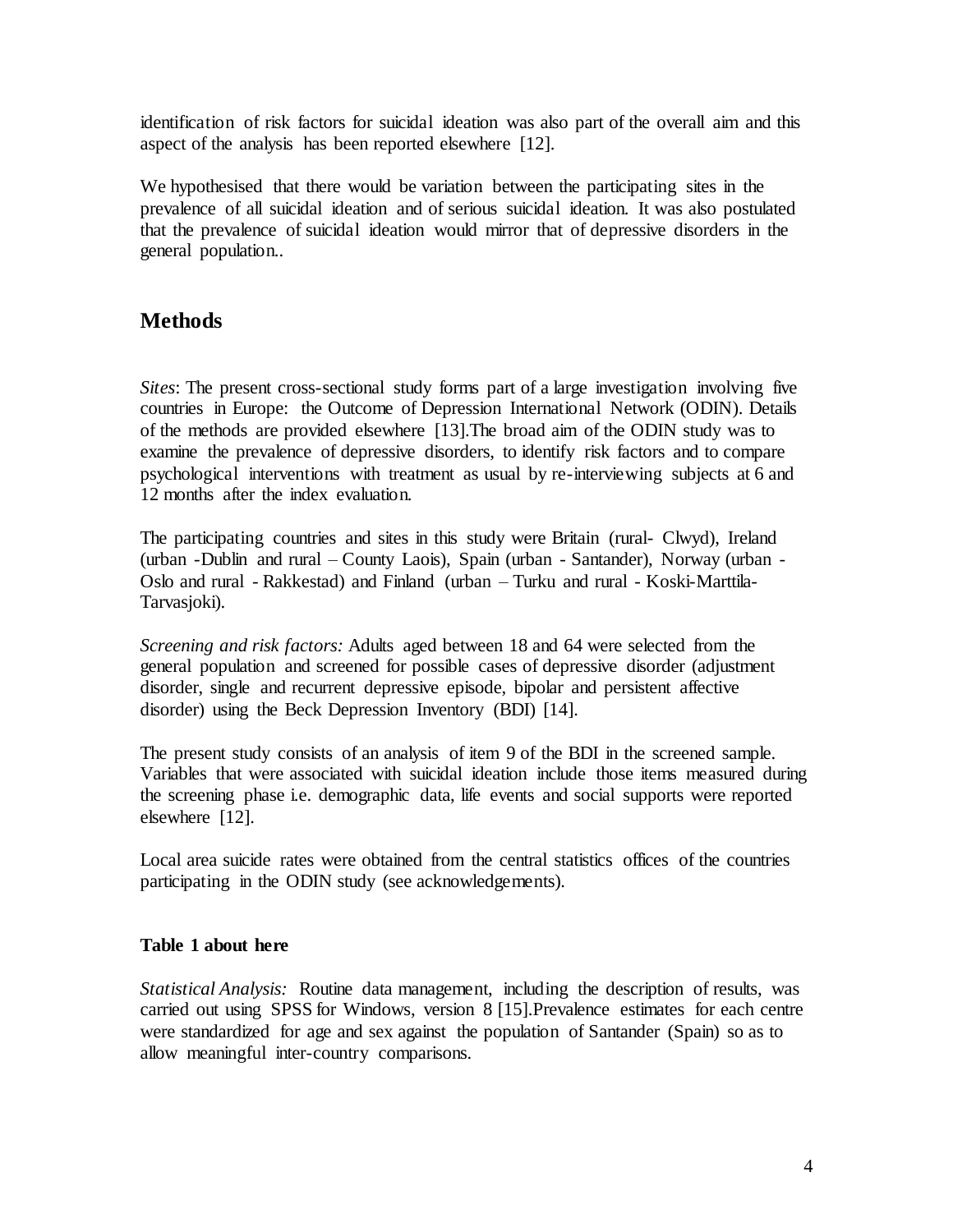## **Results**

#### *Response*

Questionnaires were sent to 12,396 people, 7950 of whom responded. This yielded a response rate of 64.1%, with variations between sites from 55.3% for Ireland to 74.2% for Spain. The response rates for Finland, Norway and rural Britain (Wales) were 64.9%, 62% and 61.5% respectively. Among non-responders gender significant differences were apparent in Wales (men 35% vs women 26%), Ireland (52% vs 39%), and Norway (39% vs 30%) but not in Finland (39% vs 40%) or Spain (8% vs 9%). Only rural data was available for Wales and urban data for Spain.

#### *Prevalence of suicidal ideation*

Among responders suicidal ideation was reported by 7.4% in Norway, 2.3% in Spain, 7.4% in Britain, 9.8% in Finland and 14.6% in Ireland.

Figure 1 shows the standardized prevalence of suicidal ideation along with the 95% confidence intervals for the total sample of responders and for the individual countries by site and sex.

#### **Figure 1 about here**

There is wide variation between the countries with Ireland (urban, rural, male and female) having the highest and Spain (urban only male and female) the lowest rate of suicidal ideation. Indeed the Spanish male rate is significantly lower than rates at all other sites and their female rate is also significantly lower than all the other rates with the exception of the Norwegian, rural female rate. By contrast the rate in urban Irish women is significantly higher than in women at all other sites, with the exception of Irish and Finnish rural sites. It also significantly surpasses the male rates with the exception of the Norwegian and Finnish urban rates and the Irish rural rate.

More detailed breakdown of the ideation rates according to severity are shown in table 2, along with the prevalence of depressive disorder already identified in that population.

#### **Table 2 about here**

Severe suicidal ideation (SI 3 and 4) ("I would like to kill myself" and "I would kill myself if I had the chance") is a feature in all sites, although at much lower frequency than the milder form (SI 1 "I have thoughts of killing myself but I would not carry it out)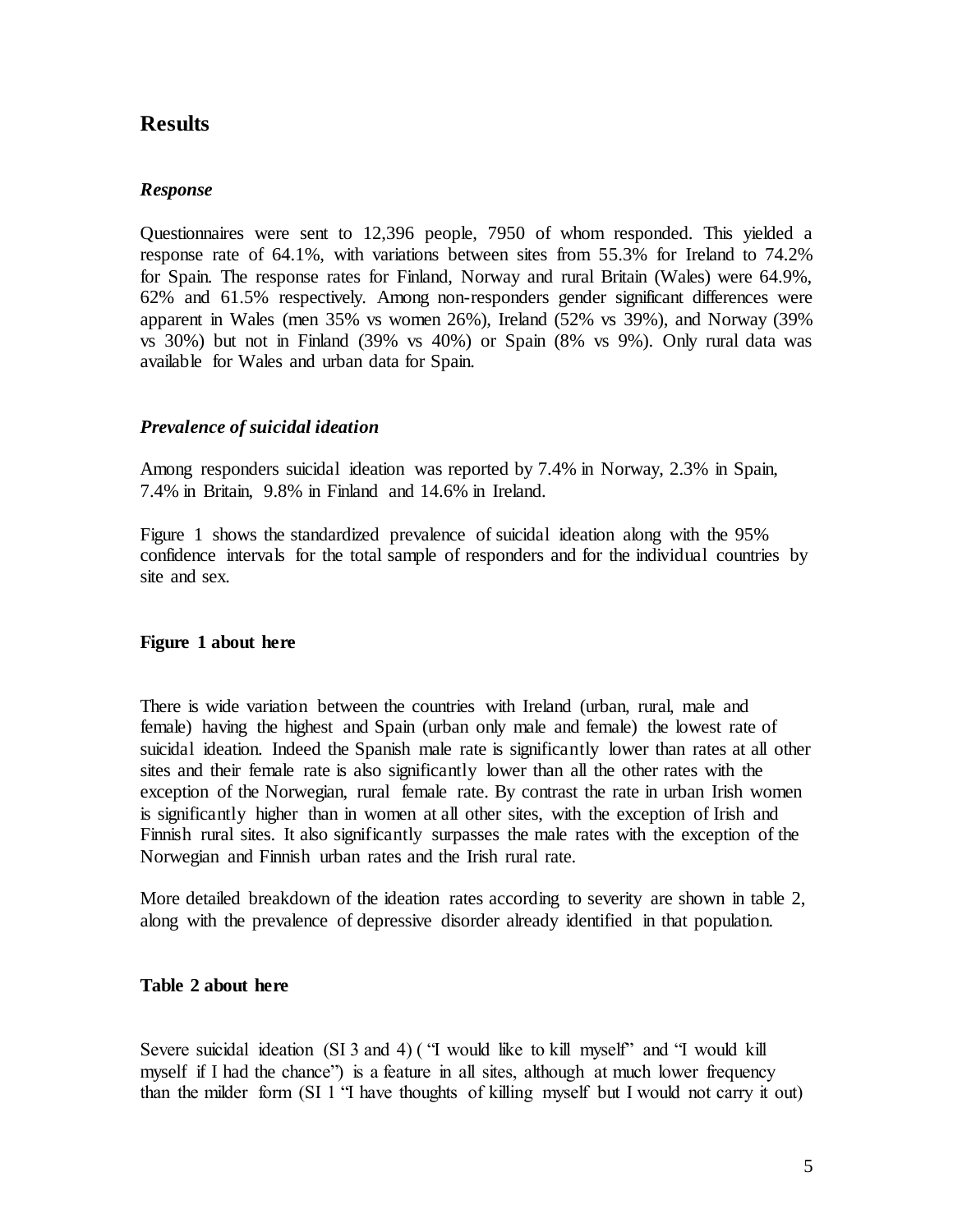and its most serious expression (SI 4) is present in the Scandinavian sites and Spanish sites, being absent in the British and Irish sites. Taken together the finding relating to the prevalence of all suicidal ideation support our stated hypothesis but not that relating to serious suicidal ideation which did not show the variation expected.

#### *Relationship between suicidal ideation, depression and suicide*

The interrelationship between the prevalence of all suicidal ideation, of serious suicidal ideation and of depressive disorder and also of suicide was examined by calculating the ratio of suicidal ideation to depression and completed suicide. The results are shown in table 3.

#### **Table 3 about here**

The ratio of depression to all suicidal thoughts (SI2,3,4) varies more than 9-fold between the lowest (0.25) and highest (2.27) and in most sites the ratio is less than 1, due to the lower prevalence of depression compared to suicidal ideation. The ratio of depression and serious suicidal ideation varies even more with a greater than 14-fold difference between the highest (25.75) and lowest (1.74), excluding those with a zero ratio. None are less than 1 indicating that serious suicidal ideation is less common than depression in the population. There is a greater than 8-fold variation in the ratio between suicidal ideation of lesser and greater severity and the ratios are also always greater than 1, excluding those that are 0. Thus these findings did not support the hypothesis that the prevalence of suicidal ideation would mirror that of depressive disorders.

Finally, the ratio between serious suicidal ideation and the local suicide rates varies by a factor of more than 24 between the lowest ratio (among urban Irish females) and the highest (rural Irish females).

## **Discussion**

With the exception of two studies [10,11] this is one of the few studies to explore the prevalence of suicidal thoughts cross-nationally in the general population using a large sample. Moreover, it is the only study to provide detailed data on their prevalence in both sexes, in urban and rural settings. Along with the above study [11] it is also the only one to provide information on the prevalence of serious suicidal ideation. The availability of contemporaneous data on depressive disorders in this data set [16] allows for consideration of the relationship between both.

However it is important to acknowledge the limitations in this study of which the most important is the absence of data from more sites in each country thus limiting the generalisability of the findings to each individual country as a whole. The small sample size in some sites such as Dublin also curtails generalising the findings. A further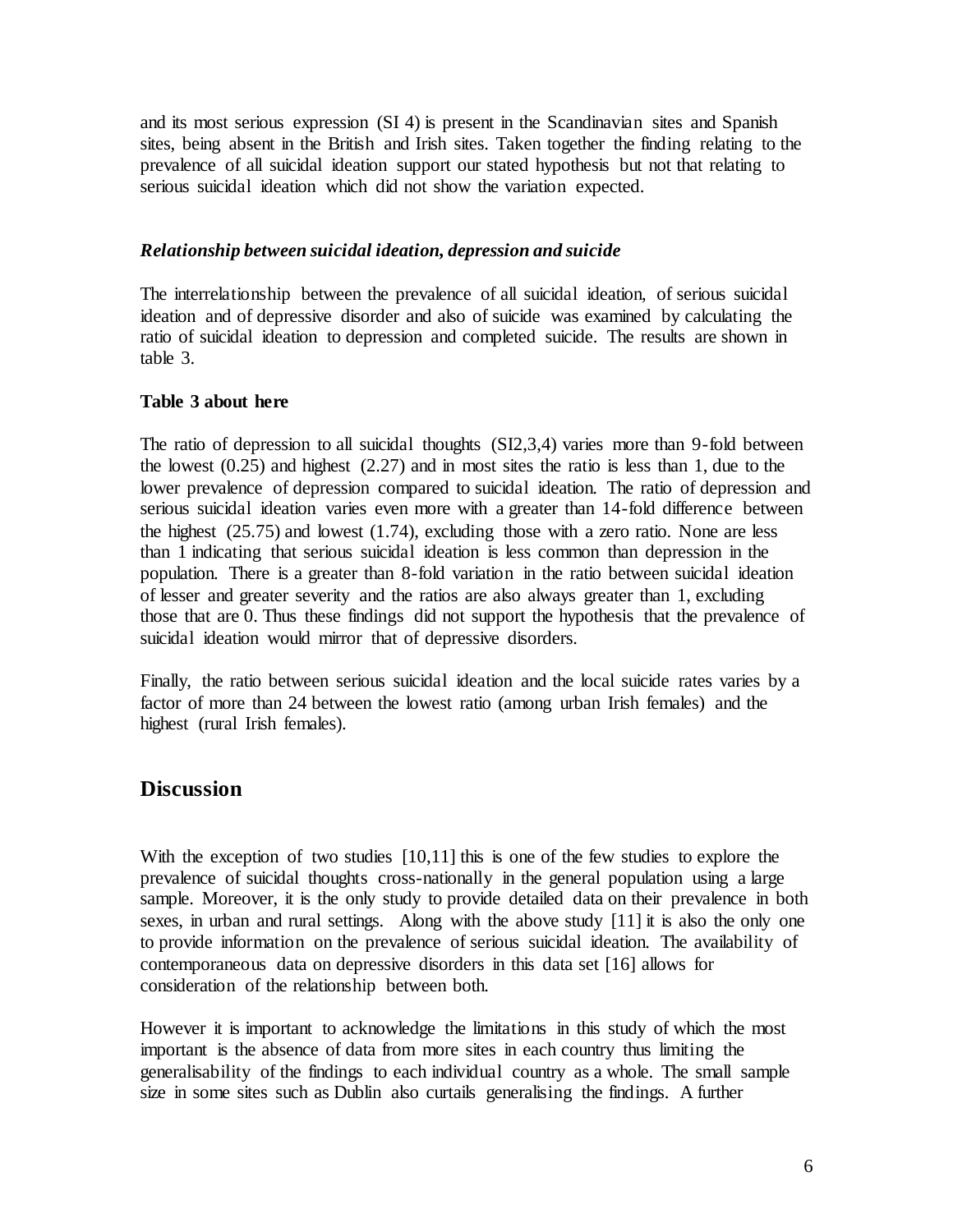limitation is the variable response rate to the screening questionnaire, ranging from 54% to 68%, with response rates being highest in women, in older age groups and in the rural sites. The possibility of response bias must therefore be considered and the pattern of non-response i.e. among men and younger age groups, suggest that the prevalence figures for suicidal ideation obtained in this study may be an under-estimate especially for sites in Ireland and Wales where non-response was highest. Also, the data relating to serious suicidal ideation/suicide ratios must be interpreted with some caution since the rates were not age standardised in two of the centres. Finally, this is a study conducted at population level rather than at individual level so these finding do not extend to those who had depressive disorder and a further analysis of this group is currently being carried out so that the risk factors for suicidal ideation among individuals rather than on populations can be examined and treatment implications identified.

This paper shows that the two-week period prevalence for suicidal ideation varies greatly between countries with a 17 fold difference between the lowest (urban Spanish men) and highest (urban Irish women) rates although the confidence intervals for the Irish rates are wide pointing to a cautious interpretation of the result. This variability replicates the findings of one study [10] which identified between 2.09 and 18% reporting suicidal ideation and another [11] which found that the prevalence of suicidal thoughts varied by a factor of 10 (2.6-25.4%) across sites, although both of these examined lifetime prevalence rather than period prevalence as in this study.

Turning to serious suicidal ideation, our study found much less variability in its prevalence (SI 3 and  $4 - 0.4 - 1.8\%$ ) but there was a 10-fold variation in the most serious manifestation of suicidal ideas (SI 4) expressed as "I would kill myself if I had the chance) (SI4) but this must be set against the low base rate  $(0.1-1.2\%)$ . These figures are much lower than their nearest equivalent, suicidal plans,  $(1.1-15.6)$  reported in one study  $9$ . It is also noteworthy that suicidal plans were identified at all sites in that study whilst active suicide intent (SI 4), its nearest equivalent in our study, is only present in the Scandinavian and Spanish sites. However, these studies may not be directly comparable due to the differing time frames.

The fact of such variation in the prevalence of reported suicidal ideation has been the subject of a recent analysis of possible differential risk and protective factors across the sites studied [12].

Examining those studies that used a similar time frame, the rates obtained in our study are somewhat higher and show a broader range than those obtained in others [7,8]. The Spanish rate obtained by us was the one exception as it was somewhat lower than the 6.5% rate found in the study on the Spanish island of Formentera [9] while our rates for Finland are broadly in line with those of another study [6] in that country.

The most intriguing aspects of this study lie in results obtained from the inter-relationship between the prevalence of all suicidal ideation, serious suicidal ideation and depression. The greater than 9-fold variation in the ratios between depression and all suicidal ideation (0.25- 2.27) suggests that there is no predictable pattern of association across sites.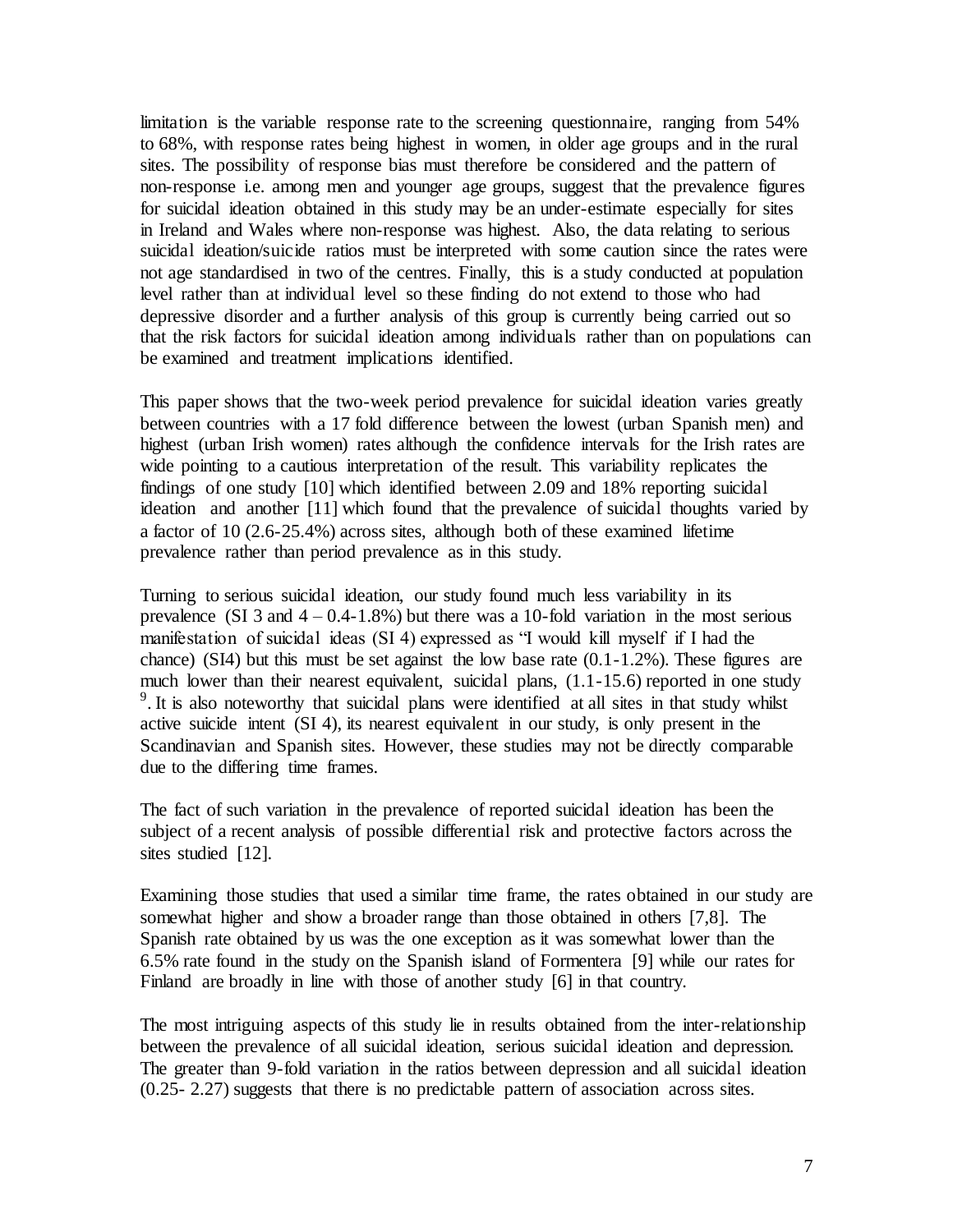Indeed in most sites suicidal ideation is more common than depressive disorder as indicated by ratios of less than 1. The ratios between all suicidal ideation and serious suicidal ideation show similar variability while that between depression and serious suicidal ideation varies even more. Finally, the ratios between serious suicidal ideation and the local suicide rates varies considerably also with a greater than 24 fold difference between the lowest and highest. Thus the model of a constant and predictable transition beginning with depression and moving through suicidal ideation to serious suicidal ideation and ending in suicide is not sustained by these findings, nor by the greater prevalence of suicidal ideation over depressive disorders at some sites. The disparities in ratios point to the possibility of different protective and risk factors operating across centres although none were found in a separate analysis of these variables [12]. However, it is possible that there are factors which operate differentially which were not included in the present study such as substance misuse and social/ religious sanctions against suicide.

These findings have important public health implications for reducing suicide. Firstly, they demonstrate than a "one size fits all" approach is unlikely to be effective and that initiatives must be tailored to take account of site-specific differences as recommended by others  $[11]$ <sup>11</sup>. For example, when the ratio between depression and all suicidal ideation is close to1 or more, the public health focus should be on treating depressive disorders, whereas when ratios are less than 1 focussing exclusively on depression will miss those who have suicidal ideation without depression. On the other hand where there is a large ratio between depressive disorders and serious suicidal ideation, as in rural Irish males, interventions need to be directed towards identifying the factors that mediate between depression and serious ideation rather than on depression per se since such strategies are likely to be unsuccessful.

Clearly, further cross-national studies using comparable time frames are needed to identify the location specific mediators between suicidal ideation, depressive disorders and suicide so that preventive programmes can be tailored to local needs.

### **Acknowledgements**

We wish to extend our thanks to the following agencies who provided us with the local area suicide rates – Vital Statistics Dept, Central Statistics Office, Skehard Road, Cork, Ireland; Mortality Team, Office for National Statistics, 1 Drummond Gate, London SW1V 2QQ, England; Instituto Naciolal de Estadist, Madrid, Spain; Statistics Finland FIN-00022 Statistics Finland and the Norwegian Institute of Public Health.

We gratefully acknowledge funding from the EC Biomed 2 Programme (contract no. RDO/18/31), the Spanish Fondo de Investigación Sanitaria (contract no. 96/1978 and 02/10069), the Wales Office of Research and Development (contract no. RC092), the Norwegian Research Council, the Council for Mental Health, the Department of Health and Social Welfare and the Finnish Pensions Institute of Agricultural Entrepreneurs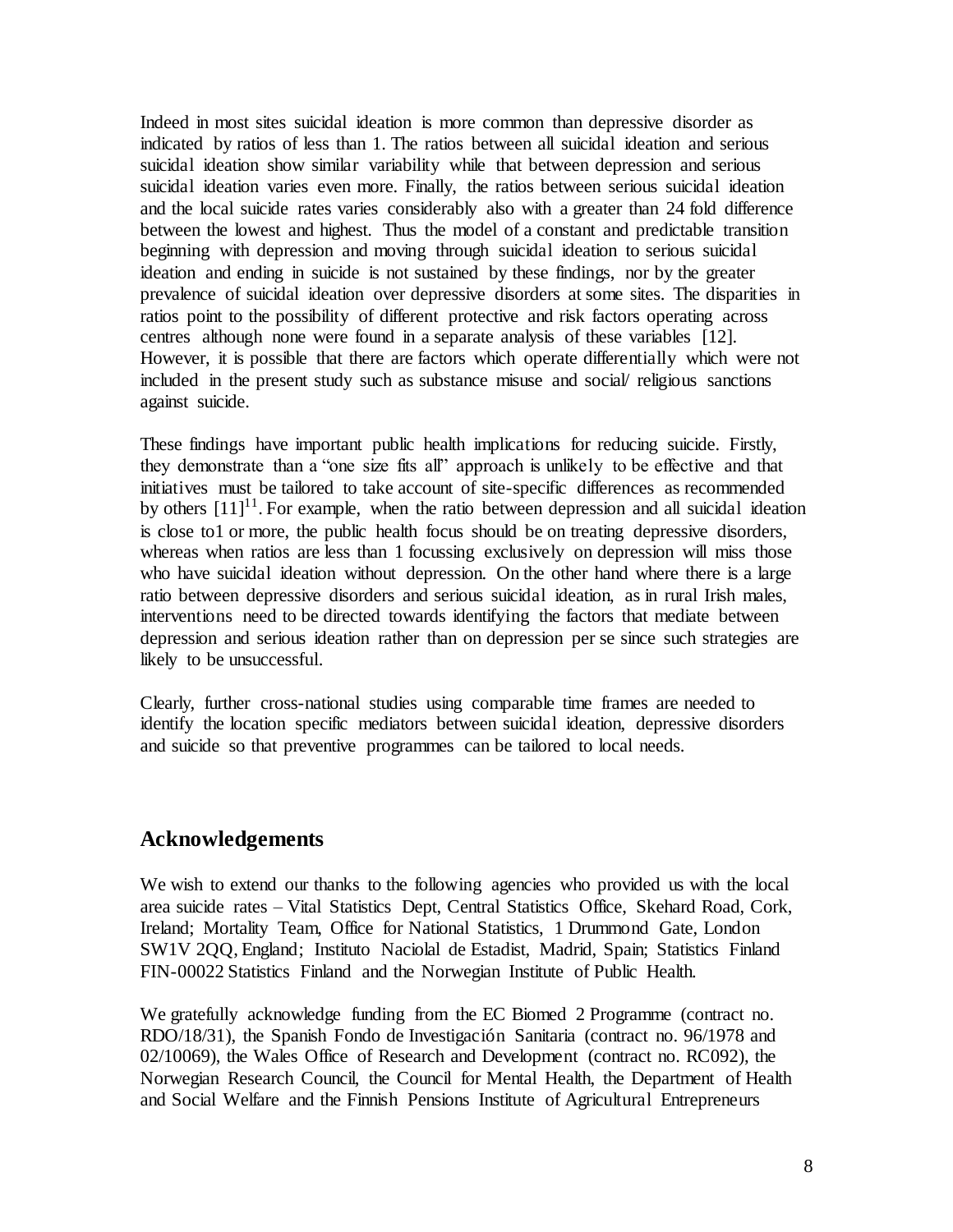(contract no. 0339). JL Ayuso-Mateos received additional funding from the Spanish Ministry of Health ISCIII-RETIC RD06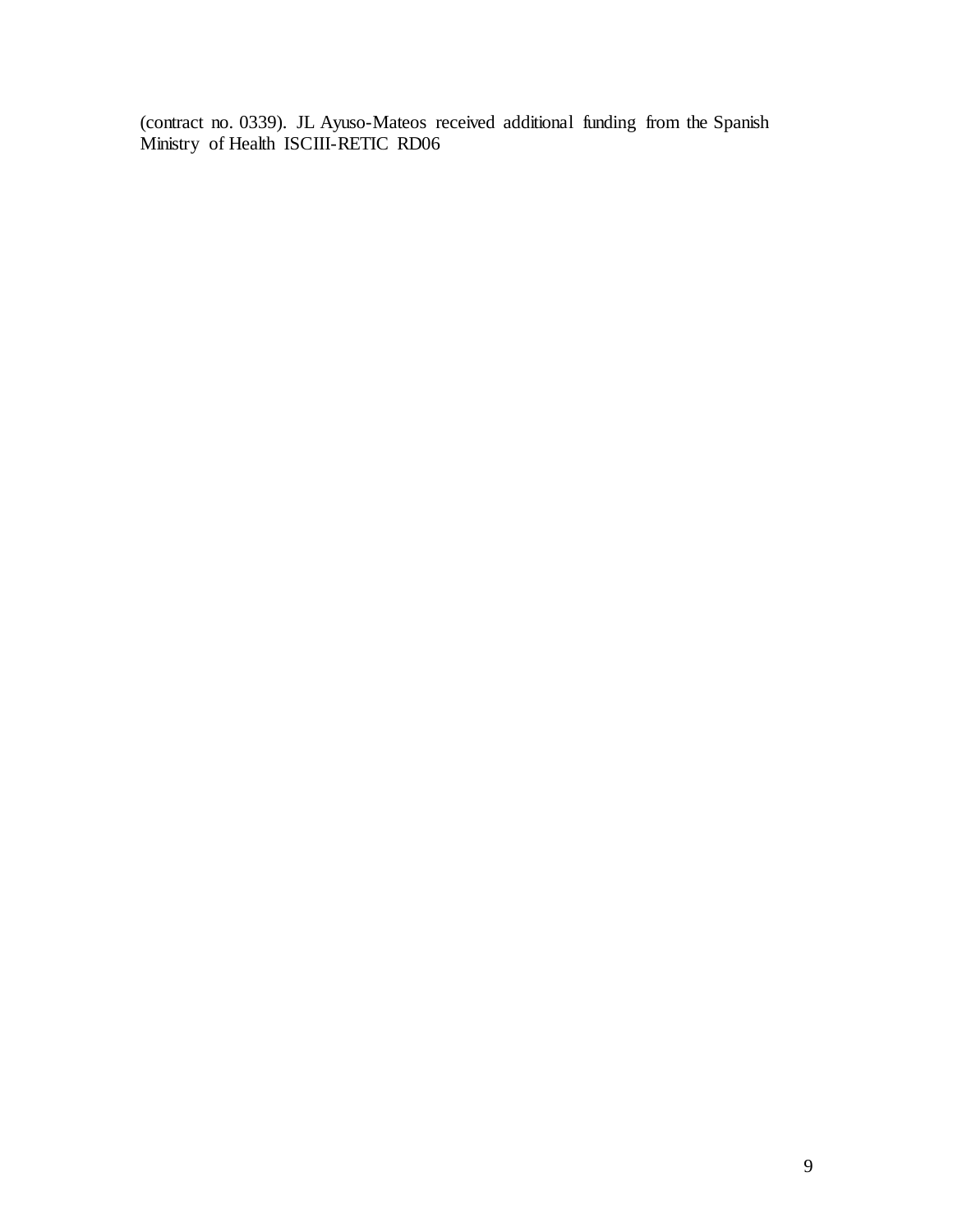### **References**

- 1. Kessler, RC., Borges, G., Walters, EE.. (1999). Prevalence of and risk factors for lifetime suicide attempts in the National Comorbidity Survey. Arch Gen Psychiatry. 56. 617-626.
- 2. Ustun, T. B., Ayuso-Mateos, J. L., Chatterji, S., et al . (2004) Global burden of depressive disorders in the year 2000. Br J Psychiatry. 2004. 184, 386 -392
- 3. World Health Organization. The World Health Report 2001; Mental Health: New Understanding, New Hope. 2004. Geneva: WHO.
- 4. Turvey, C., Stromquist, A., Kelly, K., Zwerling., C and Merchant., J. (2002). Financial loss and suicidal ideation in a rural community sample. Acta Psychiatr Scand. 106. 373-380.
- 5. Renberg, E.S. (2001) Self-reported life-weariness, death-wishes, suicidal ideation, suicidal plans and suicide attempts in general population surveys in the north of Sweden 1986 and 1996. Soc Psychiatr Psychiatr Epidemiol. 36. 429-435.
- 6. Hintikka, J., Pesonen,T., Saarinen,P., Tanskanen, A., Lehtonen, J. and Viinamaki, H. (2001). Suicidal ideation in the Finnish general population. A 12-month follow-up study. Soc Psychiatr Psychiatr Epidemiol. 36 (12): 590-594.
- 7. Thomas, HV, Crawford, M, Meltzer, H. and Lewis, G. (2002). Thinking life is not worth living. A population survey of Great Britain. Soc Psychiatr Psychiatr Epidemiol. 37 (8): 351-356.
- 8. Goldney, R.D., Wilson, D., Dal Grande, E., Fisher, L.J. and McFarlane, A.C. (2000). Suicidal ideation in a random community sample: attributable risk due to depression and psychological and traumatic events. Aust N Z Journal Psychiatry. 34 (1): 98-106.
- 9. Gili-Planas, M., Roca-Bennasar, M., Ferrer-Perez, V. and Bernardo-Arroyo, M. (2001). Suicidal ideation, psychiatric disorder and medical illness in a community epidemiological study. Suicide Life Threat Behav. 31 (2): 207-213.
- 10. Weissman, M.M., Bland, R.C., Canino, G.J., Greenwald, S. et al. (1999). Prevalence of suicidal ideation and suicide attempts in nine countries. Psychol Med. 29. 9-17.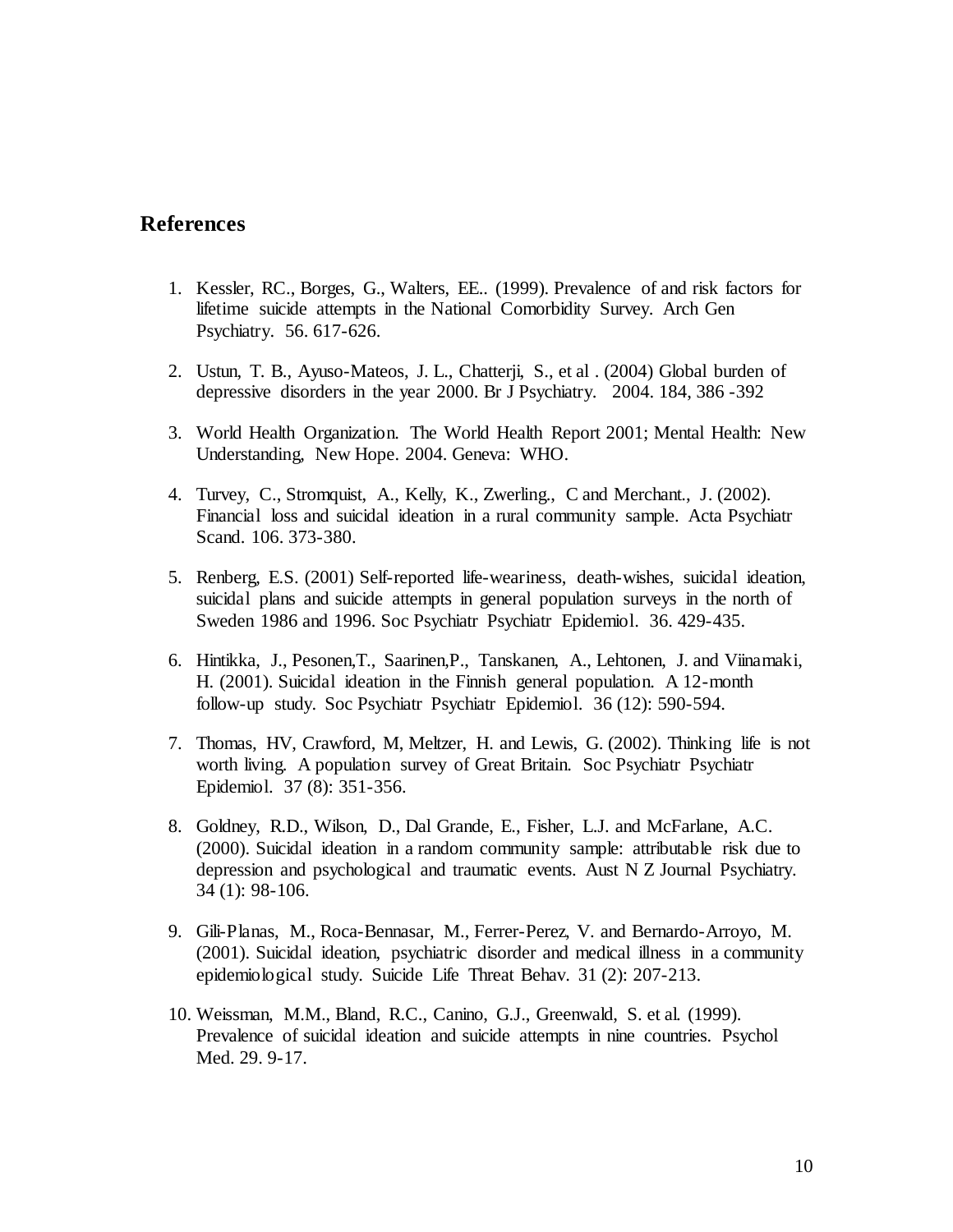- 11. Bertolote, JM, Fleischmann, A, De Leo, D. et al. (2005). Suicide attempts, plans and ideation in culturally diverse sites: the WHO SUPRE-MISS community survey. Psychol Med. 35. 1457-1465.
- 12. Casey, P., Dunn, G., Kelly, B. et al. (2006). Risk factors for suicidal ideation in the general population: a five centre analysis from the ODIN study. Br J Psychiatry. 189. 410-415.
- 13. Dowrick, C., Casey, P., Dalgard, O. et al. (1998). The Outcomes of Depression International Network (ODIN): Background, methods and field trials. Br J Psychiatry. 172:359-363.
- 14. Beck, A., Ward, C., Mendelson, M. et al. (1961). An inventory for measuring depression. Arch Gen Psychiatry. 1961. 4:561-571.
- 15. Statistical Package for the Social Sciences. (1998). SPSS inc. U.S., Chicago.
- 16. Ayouso Mateos, JL, Vasquez-Barquero, JL., Dowrick, C. et al. (2001). Depressive disorders in Europe: Prevalence from the ODIN study. Br J Psychiatry. 179. 308-316.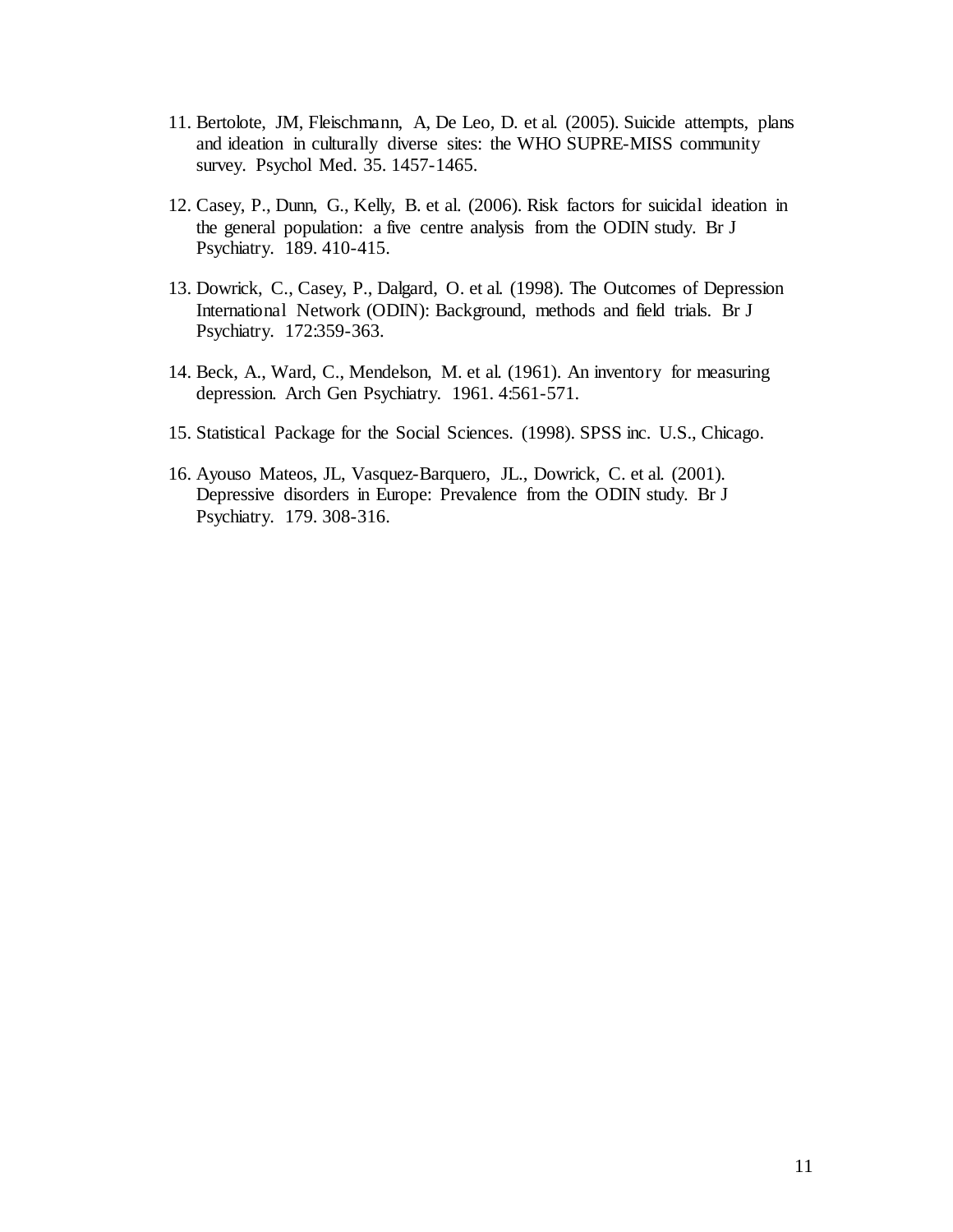# **Table 1 Item 9 of Beck Depression Inventory**

| I don't have thoughts of killing myself                          | $SI^1$ 1        |
|------------------------------------------------------------------|-----------------|
| I have thoughts of killing myself but I would not carry this out | SI <sub>2</sub> |
| I would like to kill myself                                      | SI <sub>3</sub> |
| I would kill myself if I had the chance                          | SI <sub>4</sub> |
|                                                                  |                 |
|                                                                  |                 |

 $1 SI =$ Suicidal ideation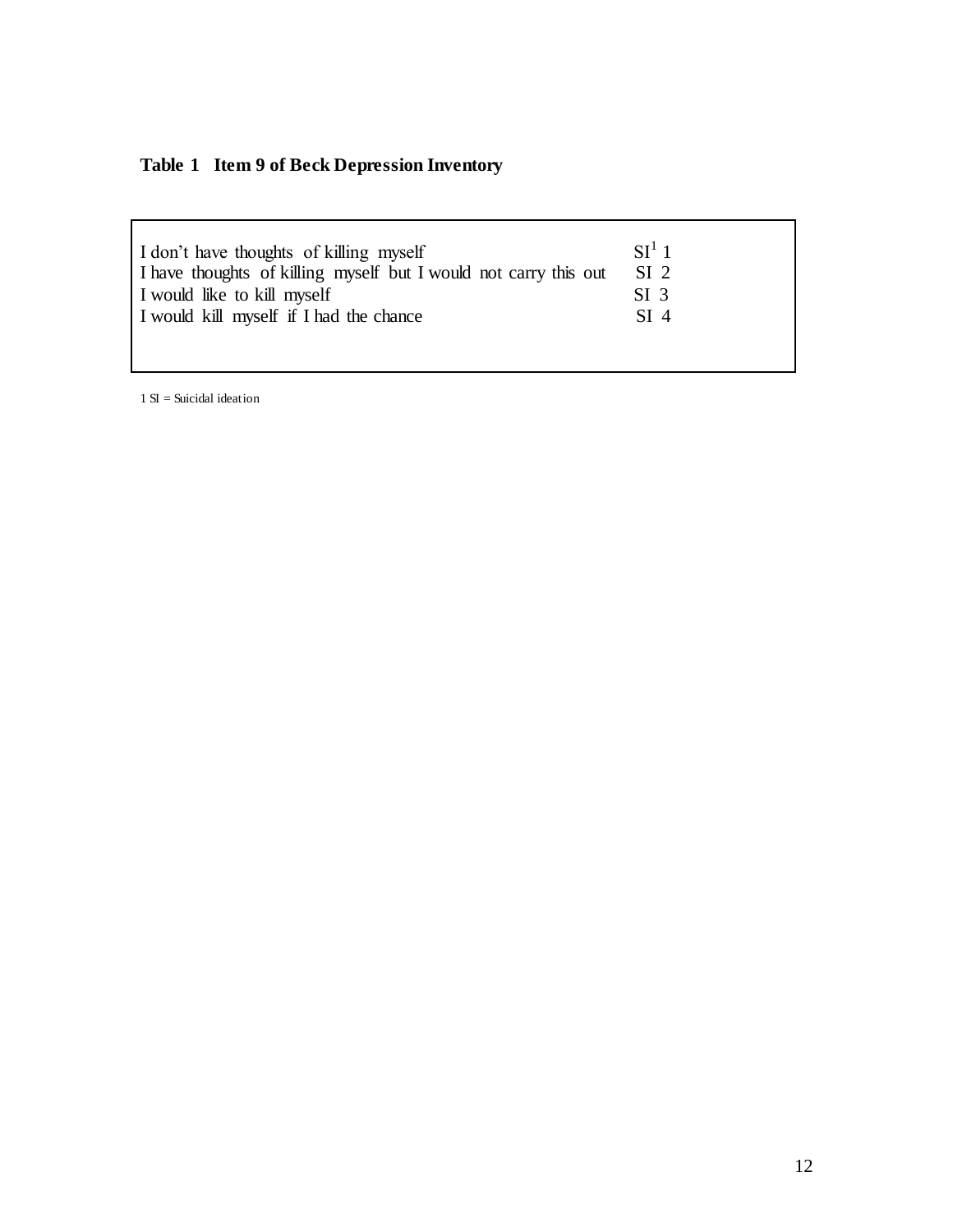### **Figure 1 95% confidence intervals for prevalence of suicidal ideation by country, site and sex**



Standardized Prevalence of Suicidal ideation (%) By Country, Site and Sex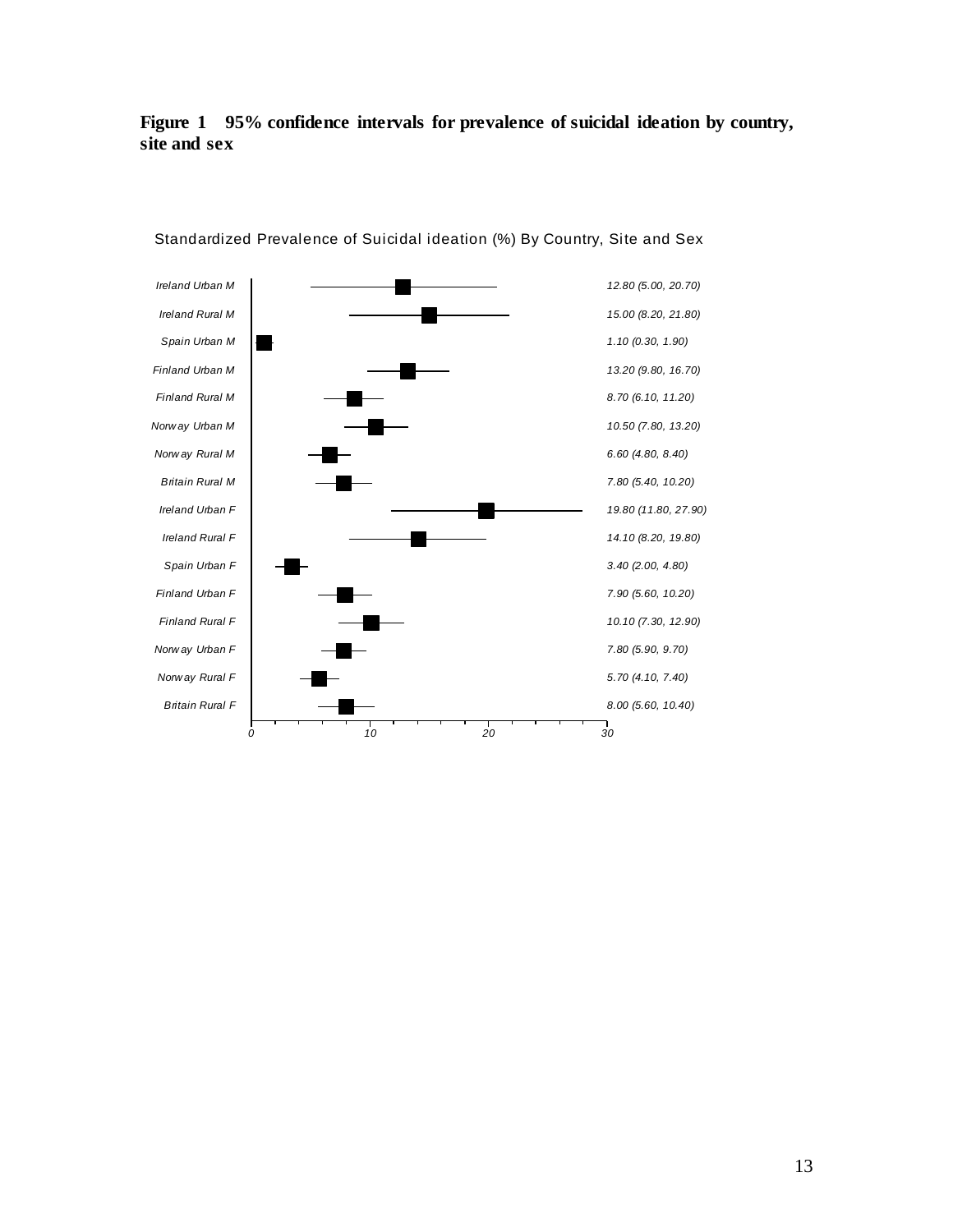|                                           | Site/gender  | $SI$ $11$ | $SI$ $2^2$ | $SI$ 3 <sup>3</sup> | $SI$ 4 <sup>4</sup> | S 2,3,4 | CI <sup>5</sup> | Depressive disorder <sup>6</sup> |
|-------------------------------------------|--------------|-----------|------------|---------------------|---------------------|---------|-----------------|----------------------------------|
| Ireland                                   | Urban M      | 87.1      | 11         | 1.8                 | $\Omega$            | 12.8    | $5 - 20.7$      | $2.4 - 20.1$<br>6.9              |
|                                           | F            | 80.1      | 18.9       | 0.9                 | $\Omega$            | 19.8    | 11.8-27.9       | 5.3-53.9<br>20                   |
|                                           | Rural M      | 84.9      | 14.3       | 0.7                 | $\Omega$            | 15      | 8.2-21.8        | $2.7 - 29.7$<br>9.8              |
|                                           | F            | 85.9      | 12.3       | 1.8                 | $\Omega$            | 14.1    | 8.2-19.8        | $2.6 - 16.9$<br>6.9              |
| Spain                                     | Urban M      | 98.8      | $1.1\,$    | $\overline{0}$      | $\Omega$            | 1.1     | $0.9 - 1.9$     | $1.0 - 6.23.3$<br>2.5            |
|                                           | F            | 96.5      | 2.4        | 0.5                 | 0.5                 | 3.4     | 1.9-4.8         | $1.7 - 4.0$<br>2.6               |
| Finland                                   | Urban M      | 86.7      | 11.4       | 0.7                 | 1.2                 | 13.3    | $9.8 - 11.7$    | $1.5 - 7.0$<br>3.3               |
|                                           | F            | 92        | 7          | 0.7                 | 0.2                 | 7.9     | 5.6-10.2        | $5.1 - 13.5$<br>8.4              |
|                                           | Rural M      | 91.2      | 8.7        | $\theta$            | $\Omega$            | 8.7     | $6.2 - 11.2$    | $1.7 - 16.5$<br>5.6              |
|                                           | F            | 89.8      | 9.4        | 0.7                 | $\Omega$            | 10.1    | $7.3 - 12.9$    | 7.4<br>$4.5 - 12.0$              |
| Norway                                    | Urban M      | 89.4      | 9.3        | 0.8                 | 0.4                 | 10.5    | 7.9-13.2        | $3.0 - 10.5$<br>5.6              |
|                                           | F            | 92.1      | 6.3        | 0.7                 | 0.8                 | 7.8     | 5.9-9.7         | $7.5 - 18.9$<br>12               |
|                                           | Rural M      | 93.3      | 5.7        | 0.8                 | 0.1                 | 6.6     | $4.8 - 8.4$     | 7.6<br>$4.2 - 13.5$              |
|                                           | F            | 94.2      | 5.3        | 0.4                 | $\overline{0}$      | 5.7     | $4.1 - 7.4$     | $4.0 - 23.0$<br>10.3             |
| <b>Britain</b>                            | Rural M      | 92        | 6.9        | 0.9                 | $\Omega$            | 7.8     | 5.4-10.2        | $3.3 - 12.$<br>6.5               |
|                                           | $\mathbf{F}$ | 92        | 8          | $\theta$            | $\Omega$            | 8       | 5.6-10.4        | 5.9<br>$3.5 - 9.7$               |
| Total                                     |              | 90.4      | 8.6        | 0.7                 | 0.2                 | 9.5     |                 |                                  |
| 1 I don't have thoughts of killing myself |              |           |            |                     |                     |         |                 |                                  |

**Table 2 Standardised prevalence of suicidal ideation (SI) % by severity and of depressive disorder (%), by country, site and sex**

2 I have thoughts of killing myself

3 I would like to kill myself

4 I would kill myself if I had the chance

5 CI=confidence intervals

6 Weighted prevalence %